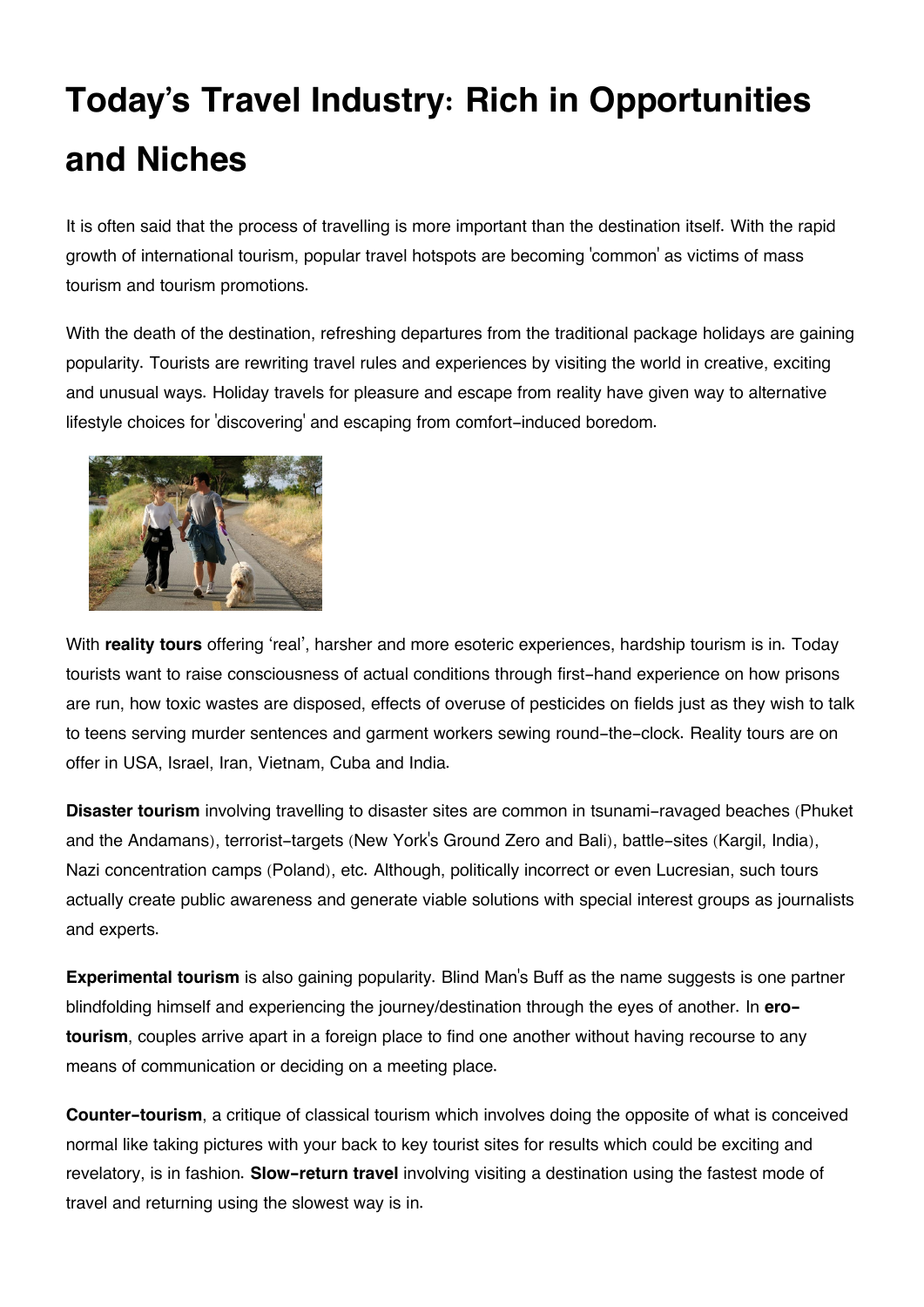New forms of tourism are also gaining popularity worldwide with tourist destinations moving from onedimensional attitudes by offering varied special interest niches and new tourism products. The traditional 'sun and sea' holidays have given way and the natural beauty, history and cultural traditions of tourist destinations are being translated into opportunities for a rapidly growing alternative/niche tourism segment (of educated, affluent clients) for preserving traditional ways of life, contributing significantly to sustained economic development and ensuring local participation.

In Europe, more than 35 million tourists are involved in alternative tourism with about 20 per cent rise annually. Some popular forms of its manifestation in recent times include:

**Agro-tourism:** visiting farms or any agricultural/horticultural operation for enjoyment and education and assisting with farming tasks like picking farm produce, working in cattle ranches and vineyards, riding horses, tasting honey or even living in villages **Bookstore Tourism:** supporting independent bookstores struggling to compete with larger chains by promoting them as travel destinations. This is by encouraging reading groups, promoting literacy campaigns, organizing literary outings to places with independent bookstores, etc. **Cinematic tourism (film tourism):** visiting locations of popular films as Harry Potter (Scotland), or Lord of the Rings (New Zealand) **Drug tourism:** travelling for procuring narcotics from countries where it is legal (Amsterdam, Southeast Asia and South America) **Ecotourism:** responsible travel to natural areas to conserve the environment and sustain well-being of the locals – safaris (Kenya), rainforests (Belize) and national parks (Kruger) **Educational tourism:** travel to educational institutions or attending personal interest classes as cooking, crafts, ikebana, etc.



**Ethnic tourism:** involving indigenous people directly either through control and/or by having their culture serve as the essence of attraction **Gambling tourism:** travelling for gambling at casinos (Las Vegas, Monte Carlo) **Heritage tourism:** visiting historical or industrial sites, old canals, vintage railways, battlegrounds, etc. **Health tourism:** for improving one's health, relieving stress, visiting health spas and resorts, hot springs with medicinal properties, etc. **Hobby tourism:** individual or group travel of likeminded individuals sharing similar hobbies (garden tours, ham radio DXpeditions, square dance cruises) **Inclusive tourism** (or 'tourism for all'): by involving those with functional limits or disabilities to destinations employing suitable practices and universal designs **Literary tourism:** covering places, events and settings from stories, lives of authors, routes of fictional characters (Sherlock Holmes, London), or haunts of novelists (Dublin, the Lake District, U.K.) **Medical tourism:** for availing free, less expensive or advanced health care systems unavailable in one's homeland or to forgo long waiting lists for surgeries, non-invasive procedures or treatments not covered under insurance, or for what is illegal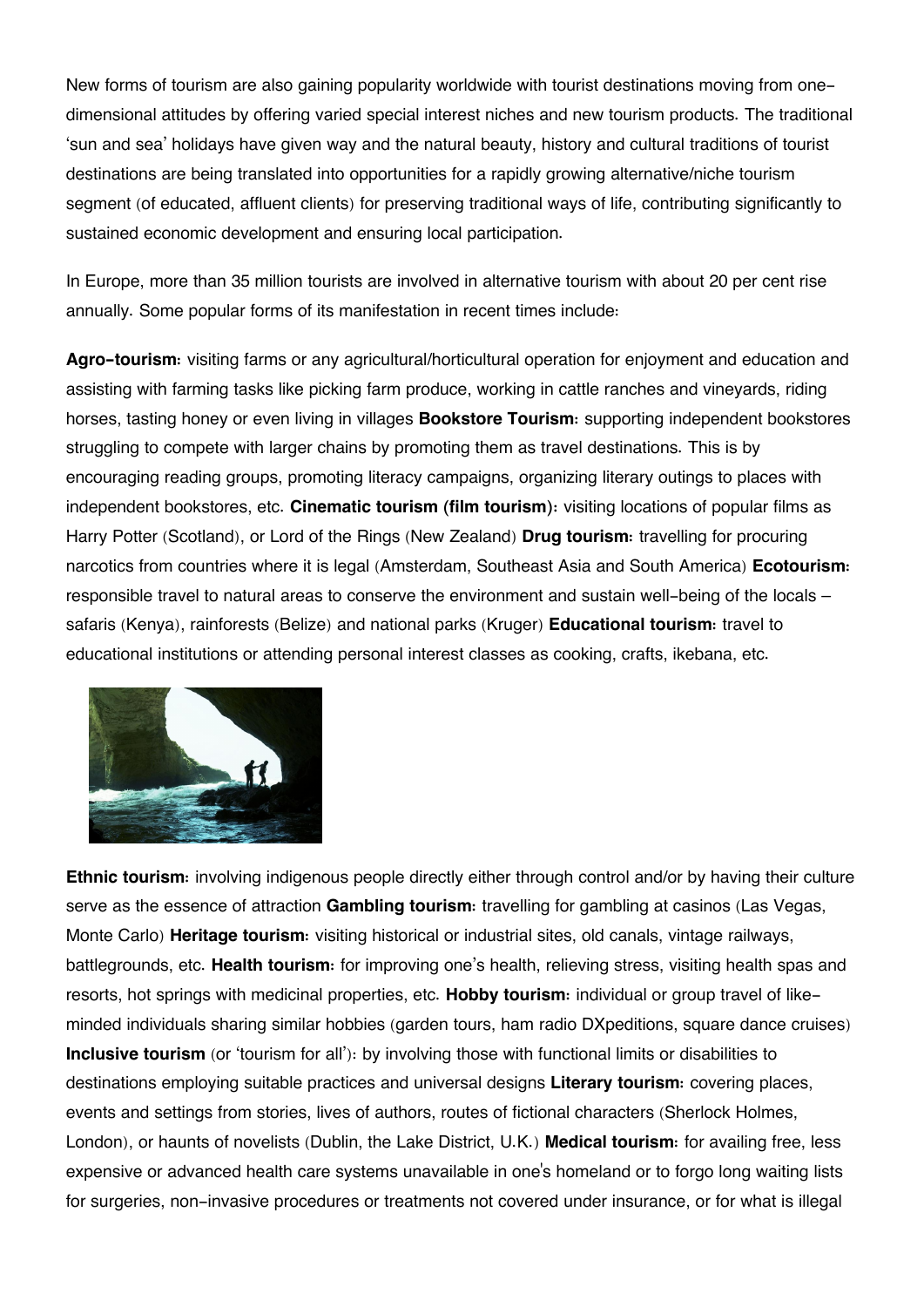in one's own country, e.g., abortion, euthanasia (Dignitas in Switzerland) **MICE tourism:** travel combined with business as attending meetings, incentives, conferences and exhibitions (Singapore, Bangkok, Jakarta) **Perpetual tourism:** involves wealthy individuals on vacation for tax purposes, to avoid being resident in any country. **Sports tourism:** skiing, golfing, scuba diving, snorkeling, or attending special sporting events as the Wimbledon, Olympics, Grand Prix, etc. **Urban tourism:** visiting interesting cities for experiencing cultural heritage (museums, art galleries, theme parks), trade/business opportunities (fairs, exhibitions), and entertainment facilities (cinema, theatres, shopping malls) as London, Paris, Rome, Beijing, Tokyo, etc.

The rapid development of the travel industry is closely related to the incredible leap of technology enabling potential customers to obtain a wide gamut of information about a tourist product/destination from print and electronic media.

**Information Technology (IT)** has changed the best practices in the travel industry and provided opportunities for business expansion in geographical and operational areas. The Internet and the worldwide-web have revolutionized the distribution of tourism information and sales with the Computerized Reservation System and Global Distribution Systems enabling availability, update and support for reservations, confirmation and purchase processes in transportation, accommodation and tour operations at the mere click of a button from anywhere in the world thereby, widening choices among best possible travel options.

Virtual sightseeing has started a breed of armchair or virtual tourists who do not travel physically but explore the world using the Internet. Information on shopping, entertainment, etc., can be obtained from videotext while hi-tech equipment provides multi-lingual guided tours through museums and shopping complexes.

**Public-Private Partnerships (PPP)** is emerging as yet another important component in the countries' strategy to facilitating tourism development in an economic, environmentally sustainable and spatially balanced manner. Co-operation between Government authorities i.e., transportation planners, information departments, development agencies, national parks and national tourist organizations and private enterprises i.e., airlines, hotel chains, tour operators are developing leisure amenities to address the needs of resident communities, develop tourism infrastructure (roadways, railways, bridges, airports, waterways, power, water, sewerage, solid waste management, convention centers, etc), and quality tourism products.

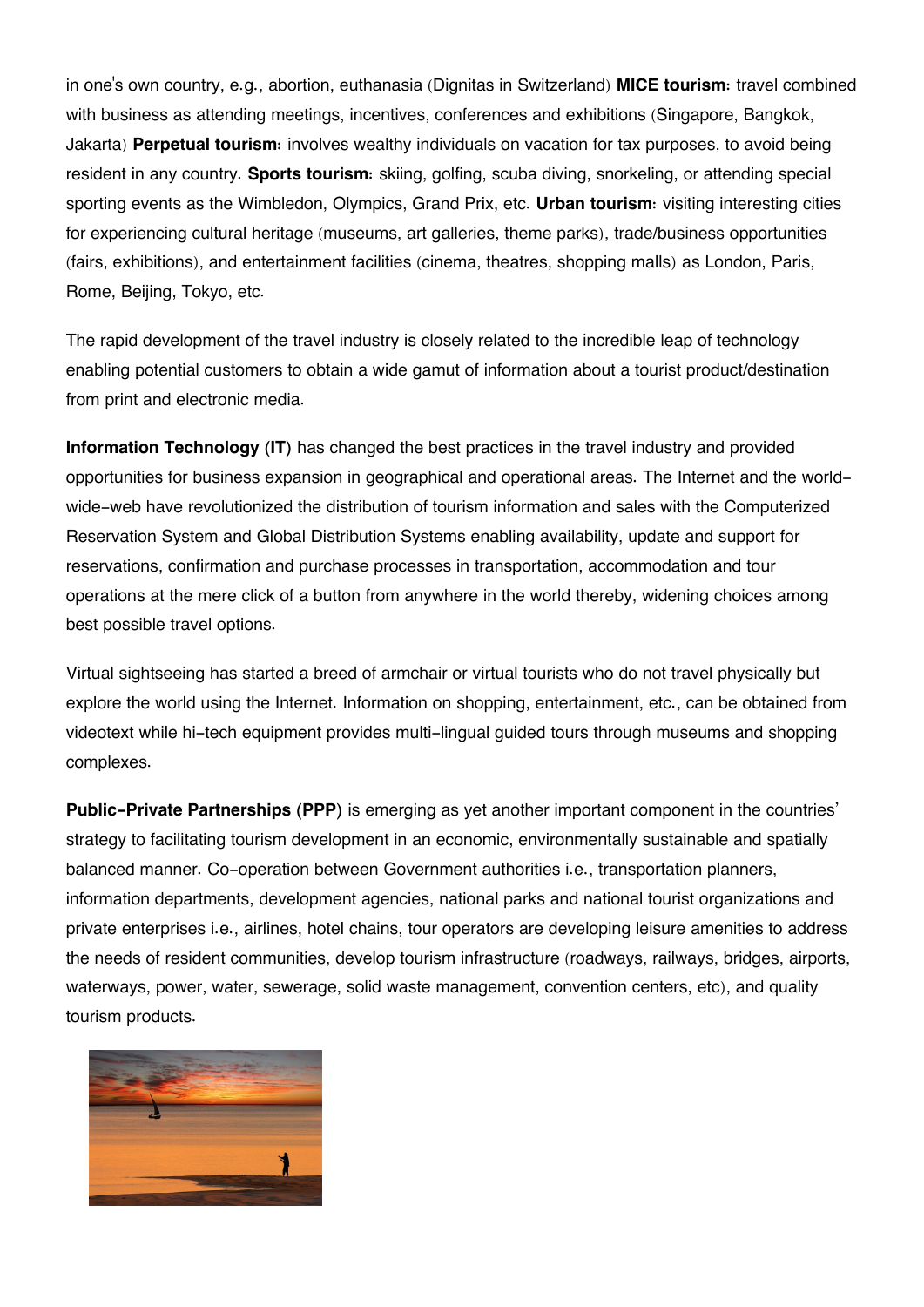To enlist PPP in tourism mega projects often myriad tax waivers (luxury, sales, entertainment, etc.,), are announced for benefitting private entrepreneurs. Under the PPP model, tourism projects are developed in the build, own, operate and transfer; build, operate and transfer; or build, own and operate modes.

**Brand campaigning** in tourism by generating awareness and interest about a destination, event or product through aggressive marketing and promotional strategies, media campaigns, press conferences, production of publicity materials, travel trade briefings, seminars, workshops, familiarization trips, road shows and advertising strategies by the Government, non-government organizations (NGOs) and travel trade is gaining stronghold. Besides focusing on targeting key decision makers, corporate end users, IT, insurance, automotive industries and direct selling companies (radio, television and newspapers) are being targeted.

The Incredible India campaign wherein the brand equity of India is being created in the international arena with special niche markets/products being encouraged including medical tourism, heritage and spiritual tourism, adventure and eco-tourism and cultural tourism is an example. Non Resident Indians and Persons of Indian Origin are being particularly targeted as also the short/medium haul markets of the Gulf, West and South East Asia.

The present times have also witnessed new professions in travel and tourism in addition to the traditional ones. Festivals, conferences, meetings, celebrations and event management have emerged as prospective areas.

**Travel writing** for professional magazines and journals is emerging as an interesting avenue with travel writers translating through their distinct style all that is observed into publishable stories loaded with lead paragraphs, descriptive passages, interviews, quotes, facts and photographs. Preparation of travel documentaries, portraying thrill-seeking adventures and travel tips as a viewing option about people, journeys and countries is in.

Comprehensive assistance for itinerary planning for tourists (domestic/foreign and individuals or groups), media groups and trade bodies is rising in demand too. Research and consultancy with a distinct focus on tourist destinations (rural and urban), the industry, Government-private sector is becoming popular.

Tourism NGOs working on alternative tourism have made their presence felt in destination planning and sustainable tourism management with local residents with minimal negative impacts on the natural, socio-economic and cultural environments and optimizing overall economic returns.

Likewise, promoting tourism awareness and education for **sustainable development** among all tourism stakeholders for benefitting indigenous communities, managing tourism impacts and recognizing the importance of dialogue, partnerships and multi-stakeholder processes is gaining popularity.

The gradual process of globalization over the past decade, improvement of infrastructure, progress in standards in the hospitality industry etc., are all pointers to the direction in which the tourism industry is